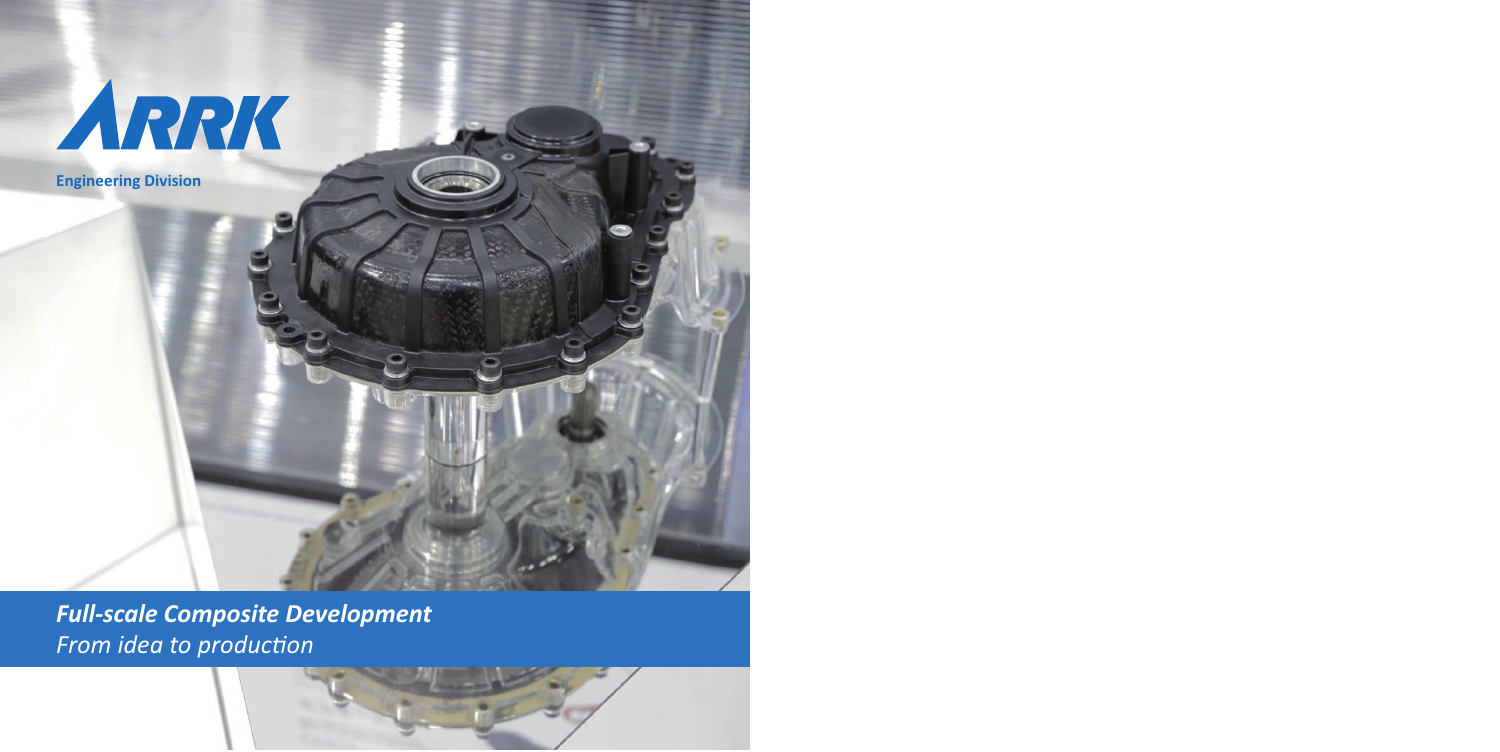International technology group

Founded 1948

Turnover 418 Mio. €

worldwide > 3,500 employees

More than 20 companies in 15 countries

Low VoLuME **PRODUCTION** 

Listed on the Tokyo Stock Exchange

## **ARRK Facts ARRK Divisions**



EnGInEERInG

**PROTOTYPING** 



TooLInG



## **ARRK Group at a glance**

The **ARRK Group** is an international group of companies based in Japan. Its 20 member companies and over 3,500 employees worldwide are active in the fields of Engineering, Prototyping, Tooling and Low Volume Production. This cooperation allows us to develop complete modules and components with a holistic approach to the product development process. For 70 years, the ARRK Group has assisted companies from a wide variety of industrial sectors with the integral development of new products or the optimization of existing ones.

Since the beginning of 2018, the global ARRK Corporation has been a consolidated subsidiary of the **Mitsui Chemicals Group**. Both companies will mutually put each other's technologies to use for achieving continued growth in the global market. ARRK will be able to apply the materials expertise of Mitsui Chemicals, utilizing its diverse lineup of products and materials technologies in carrying out design, prototyping and analytical activities.

> The facilities of the globally active ARRK Engineering Division are located in Germany, Romania, the uK, Japan and China. Headquarters of the Engineering Division is the Munich location of P+Z Engineering Gmbh. ARRK Engineering currently employs more than 1,000 people.

**ARRK brings together highly qualified specialists in order to provide customers with top technical know-how. Our experts use the latest technologies to deliver an outstanding service in terms of quality, precision and promptness.**

## **ARRK Engineering**

The **ARRK Engineering Division** is an essential part of the international ARRK Group and specialized in all services relating to product development. In our Centers of Competence – Electronics & Software, CAE, Material, Acoustics, Composite, Car Body, Powertrain, Chassis, Interior & Exterior, optical Systems, Passive Safety, Thermal Management, workshops & Test Benches and Aerospace – we are developing as a long-time strategic partner products for our customers. Together with our ARRK sister companies, we implement product development from virtual engineering to prototypes and low volume production.

our **CoC Composite** focuses on the full-scale development of products made from fiber-reinforced materials. our competence includes consultation, concept elaboration and product development right through to the production of tools and components. In the interests of accelerated, cutting-edge knowledge building and intensive development in this futureoriented key technology, ARRK Engineering joined the association Carbon Composites e.V. back in 2012, and the leading-edge cluster MAI Carbon shortly afterwards. we are therefore part of a competence network consisting of scientists and small, medium and large-scale companies.



## **Engineering Portfolio**

we support you in 14 Centers of Competence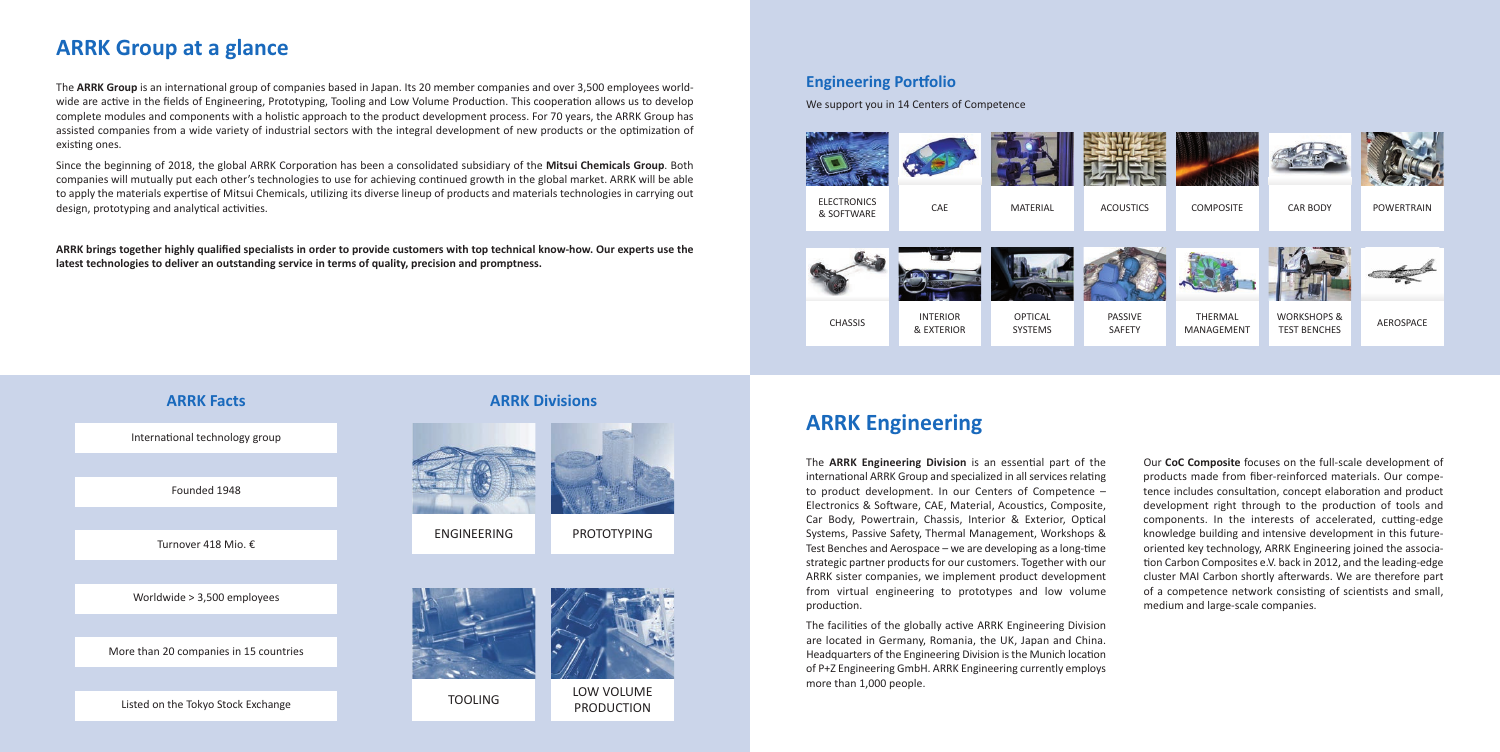## **Full-scale Composite Development**

**Whether at the start of your idea or in a later phase, the ARRK Engineering Division supports you throughout the entire product development process. To produce optimal synergies, we combine our strengths in the following areas:**

- $\blacksquare$  Requirements analysis
- Conception, concept analysis and evaluation
- $\blacksquare$  Definition of production technologies and materials
- $\blacksquare$  Development expertise in all areas of the vehicle (car body, powertrain, chassis, interior, etc.) as well as in aerospace and mechanical engineering

#### **Consulting & Draft**

- $\blacksquare$  Fiber-appropriate design of highly integrative components
- $\blacksquare$  Production-ready design for diverse manufacturing processes and multi-material design
- Selection and design of material-appropriate joining processes

### **Configuration & Design**

*with CATIA V5, Siemens NX*

## **Material & Testing**

- Material testing (quasi-static, dynamic, thermal, acoustic)
- $\blacksquare$  Creation of material datasheets and material cards

- Production and process documents (layer cuttings, laser projection data, ply books)
- $\blacksquare$  Fluidic and thermal optimization of manufacturing
- Design and functional prototypes (SLS, SLA, polyjet, CnC milling, vacuum casting, block modeling, etc.)

### **Simulation & Analysis**

- Material characterization in CAE
- $\blacksquare$  Method development and design strategy
- Simulation (crash & crushing, strength, fatigue, NVH, acoustics, multi-body, CFD)
- $\blacksquare$  Lay-up, layer optimization and draping simulation
- **Evaluation of results and component optimization**

**n** Low volume production (preforming, prepreg autoclave, resin infusion, injection molding, thermoforming of organo sheets, surface treatment, assembly etc.)



## **Concept development Series development Prototyping & Testing American & Series supervision**

*with ANSA, HyperMesh, MSC Patran/Nastran, Abaqus, Ansys, Pamcrash, LS-Dyna, Radioss/Optistruct, Theseus-FE*

![](_page_2_Picture_24.jpeg)

![](_page_2_Picture_25.jpeg)

## **Composite Manufacture**

**In cooperation with our ARRK affiliated companies, we offer you:**

### **Tools and production systems**

- **n** Mold filling simulation
- Tool development
- $\blacksquare$  Production of prototype and series tools
- $\blacksquare$  Optimization of handling and production systems

#### **Production**

# processes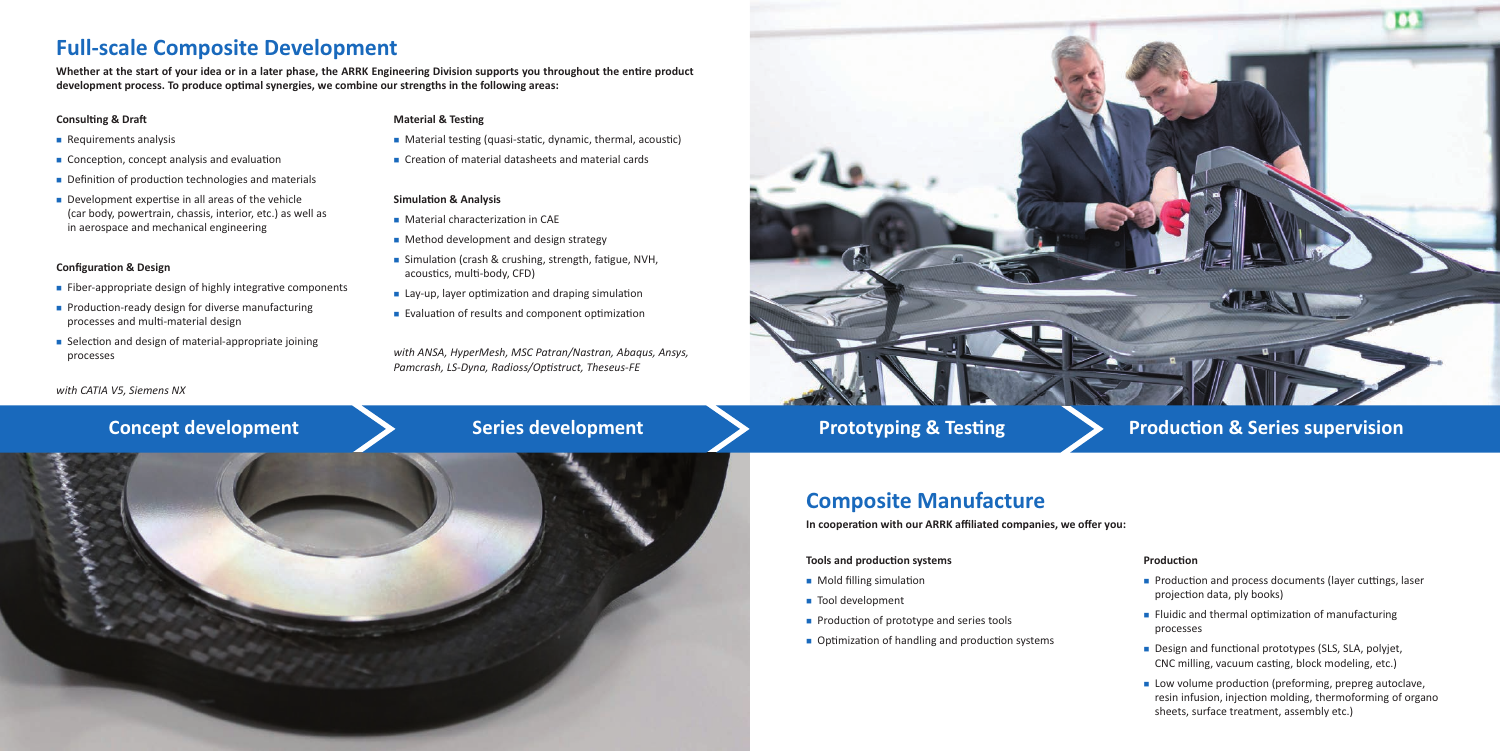## **Material Testing**

we are able to determine a variety of characteristic values for composites, plastics and adhesives as well as metals, for example:

 $\blacksquare$  Max. shear deformation

![](_page_3_Picture_0.jpeg)

## **Material Lab**

### **Material cards and material data sheets – milestones for new development**

we support the development of components or subsystems also from the material perspective: From material selection and static, dynamic as well as thermochemical testing, right through to comprehensive identification of characteristics, and specification of CAE material cards used by us or our customers in structural CAE design. In addition, we help automotive manufacturers and their suppliers to comply with statutory directives in the field of material usage and material bans.

> **Mechanical n** Material moduli  $\blacksquare$  Compressive strength ■ Tensile strength

 $\blacksquare$  Impact value

## **Material Characterization in CAE**

Through close collaboration between our materials laboratory and the simulation department, we can offer our customers a comprehensive solution and adapt both the material model and the test program to the needs of our customers. with this procedure, we achieve forecast-capable material cards, which can for example be used to predict crash behavior via simulation.

### **Thermo-chemical**

- $\blacksquare$  Fiber volume content
- Filler content
- $\blacksquare$  Degree of cure
- $\blacksquare$  Thermal expansion
- **n** Glass transition temperature
- **N** Viscosity
- Gel point
- 1. Stacking of organo sheet and UD tape
- 2. heating up the stack (infrared)
- 3. Forming using a stamping tool
- 4. Trimming using water jet cutting
- 5. overmolding of the formed semi-finished product and the metal inserts
- 6. Post-processing of the functional areas to guarantee the shape and positional tolerances

## **Reference Project – Composite Gearbox**

**In a joint research project by the European ARRK companies, the participating partners not only demonstrated the synergies of the ARRK corporate group but also developed a future-oriented concept for an exemplary hybrid component.** 

This is a **composite gearbox housing** based on a Smart Fortwo Electric drive gearbox. ARRK was able to cover the entire, simulation-driven development process from concept phase through to prototype manufacture and testing.

The result of this cooperation is an optimized component on the basis of a CF organo sheet, which is locally reinforced along the main load paths with thermoplastic CF-UD tapes. In a downstream process, reinforcement ribs, bearing seat holders and other components are added by overmolding on using glass fiber-reinforced thermoplastic.

## **Process steps:**

ARRK Engineering was responsible for drafting, design and structural simulation, including topology and layer optimization. The manufacture, including process simulation, was carried out at the ARRK affiliate Shaper's.

## **Further reference projects (selection)**

*Quelle: BMW Group*

## **Our machinery includes different types of inspection and test equipment such as:**

- High-speed testing machine Zwick HTM 16020
- Testing machine UPM Z250
- Thermochemical analysis from Netzsch

### **Partner at MAI Skelett / Multi-Skelett**

Roof bow with skeleton of pultrusion profiles

![](_page_3_Picture_38.jpeg)

![](_page_3_Picture_41.jpeg)

### **BMW i3 & i8**

Simulation of the CFRP passenger cell

![](_page_3_Picture_36.jpeg)

![](_page_3_Picture_42.jpeg)